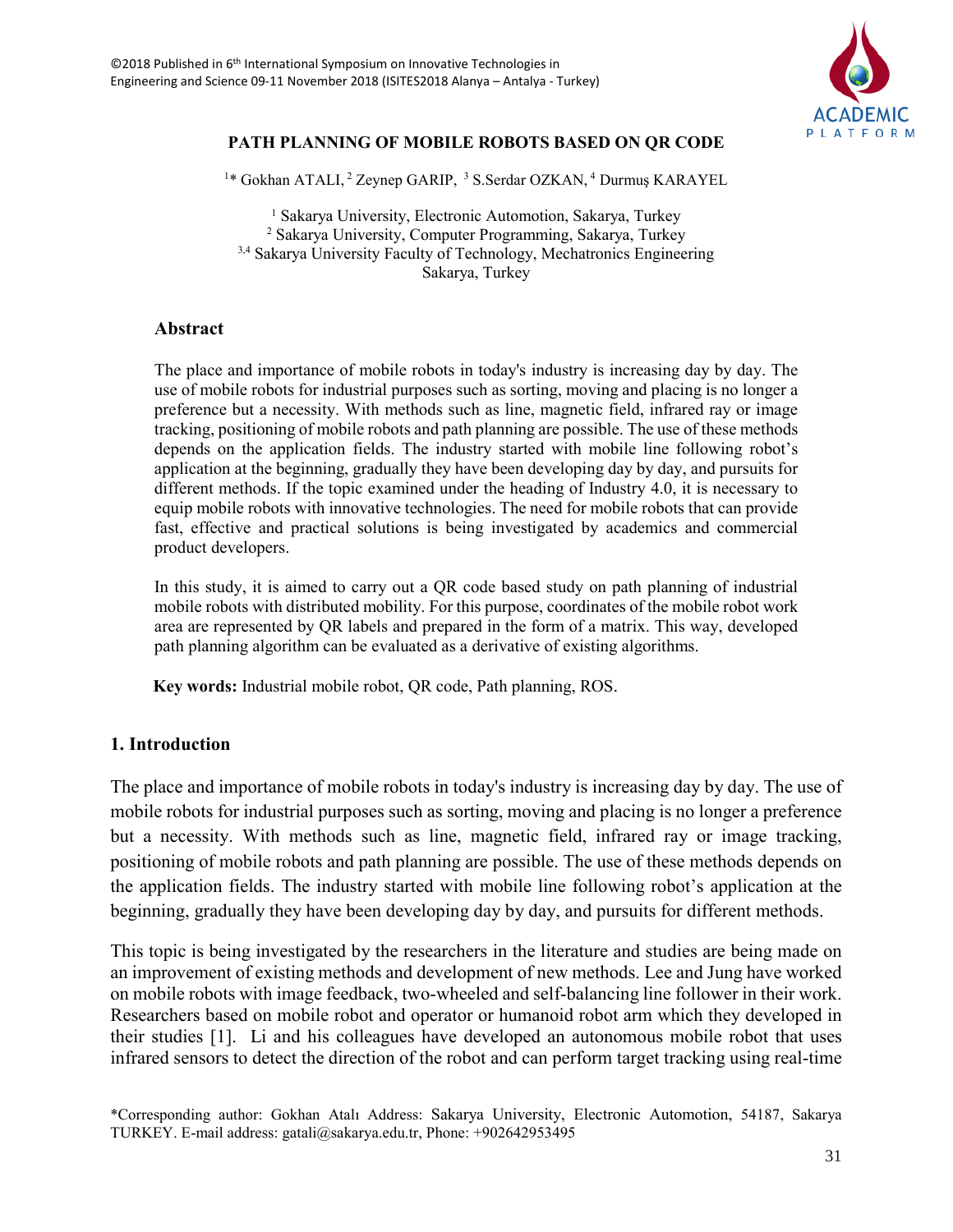fuzzy [2]. Skrab'anek and his colleagues combined the information of the encoder and the infrared and magnetic sensors found in the mobile robot that they developed in their work, and the path planning of the robot was realized. The robot, which is placed in a maze, is planned to be able to exit the maze from the shortest path by combining the collected data from the camera and other sensors [3]. Wang and his colleagues have designed a robot capable of welding with vertical climbing motion by following the welding line. The robot they have developed in their work can monitor the welding line with image processing techniques using a real-time dual camera [4]. Marinho and colleagues developed a new method of positioning mobile robots by classification. This method they have developed contains two original versatile image sets and the positioning of the robot references this image set [5].

One of the preferred new methods of locating and path planning mobile robots in workplaces where distributed multiple robots are involved in is the uses of QR code. QR coding technique, mobile service, robots, path planning are taking place in literature. Hao and colleagues have studied the orientation of mobile service robots in a closed environment using artificial labels based on QR code, using a relational method between objects. In their work, they have been able to locate the service robot using a hybrid mapping with QR coding technique [6]. Rostkowska and Topolski have followed the QR code for robots in the workplace using a low cost camera. The researchers take the QR codes placed on the top of the robots in their work and the robot's direction and position information instantaneously [7]. Zhang and his colleagues used the QR code matrix in the upper part of the study area to direct and position the robot. When performing these operations, QR images were obtained from the industrial camera on the robot and the Dijkstra's algorithm was used [8]. Surion and his colleagues formed a matrix consisting of QR codes in the ceiling of the study area, just like in Zhang's work, and they followed the QR codes to guide the robot. They constructed an experimental field consisting of 24 QR labels placed at intervals of 1.2m in their work [9]. Li and his colleagues have developed a vector-based QR code-reading robot that can quickly identify objects in the environment with a CCD camera. By defining the orientation of the QR code above objects in their environment developed robots operate by reference to these labels [10].

These widespread impacts from academic studies have also reflected in the development of commercial products in a short time. Especially in the field of logistics companies have recently moved to mobile robot technology quickly. The path planning and path tracking methods of mobile robots that come along with this widespread effect are among the problems to be investigated. In this study, the direction finding of mobile robots using 3D barcode (QR code) has been studied also, a developed algorithm has been studied on the path planning of the robots that are traveling on the field.

## **2. QR Code Detection System**

### *2.1. System Configuration*

Robot platforms used in today's scientific researches generally prefer ROS (Robot Operating System). This Linux-based operating system that allows a lot of flexible coding techniques is very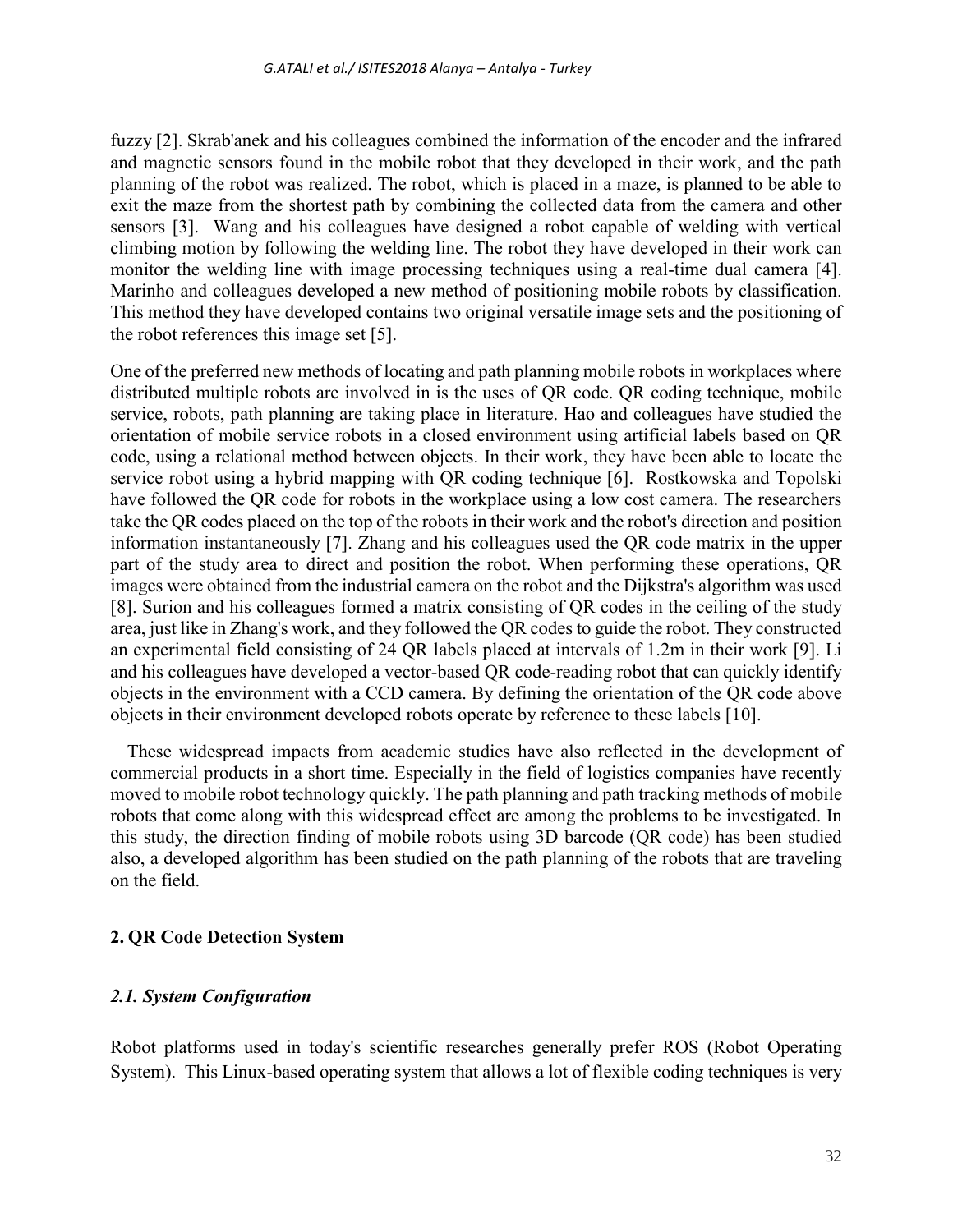beneficial to the researcher on the way to the goal. In this study, robot platform named Kobuki which uses ROS operating system is used. In addition, the path planning of the robot is determined by an algorithm developed before the movement of the robot. Operation of the planned path from the starting point to the destination point is provided by the Raspberry Pi single-board computer. Thanks to the QR tags that allow the robot to be guided on the path to the target point. The reading of the QR tags is done via an HD webcam with 720p resolution. With the installed OpenCV library on the Raspberry Pi, QR labels on the ground were detected and analyzed. The relationship between the software and hardware used in the study is given in Figure 1.



 **Figure 1:** System diagram

# *2.2. Localization Pattern*

When QR codes are structurally examined, each code contains three patterns in separate dimensions, such as detection, alignment, and timing. Position detection patterns located in three of the four corners. This allows 360 degrees high-speed reading of the code. The alignment pattern allows the QR reader to correct for distortion when the code is bent or curved. Timing pattern is the pattern between the detection patterns that are used to correct the center coordinate of the cell when the code is twisted or when errors occur in the cells. Structure of QR code pattern shown in Figure 2.



**Figure 2:** Structure of QR code pattern

QR tags used for locating robots and for finding directions, field of QR tags application in the industry has various methods. In this study, coordinate information of a sample of a mobile robot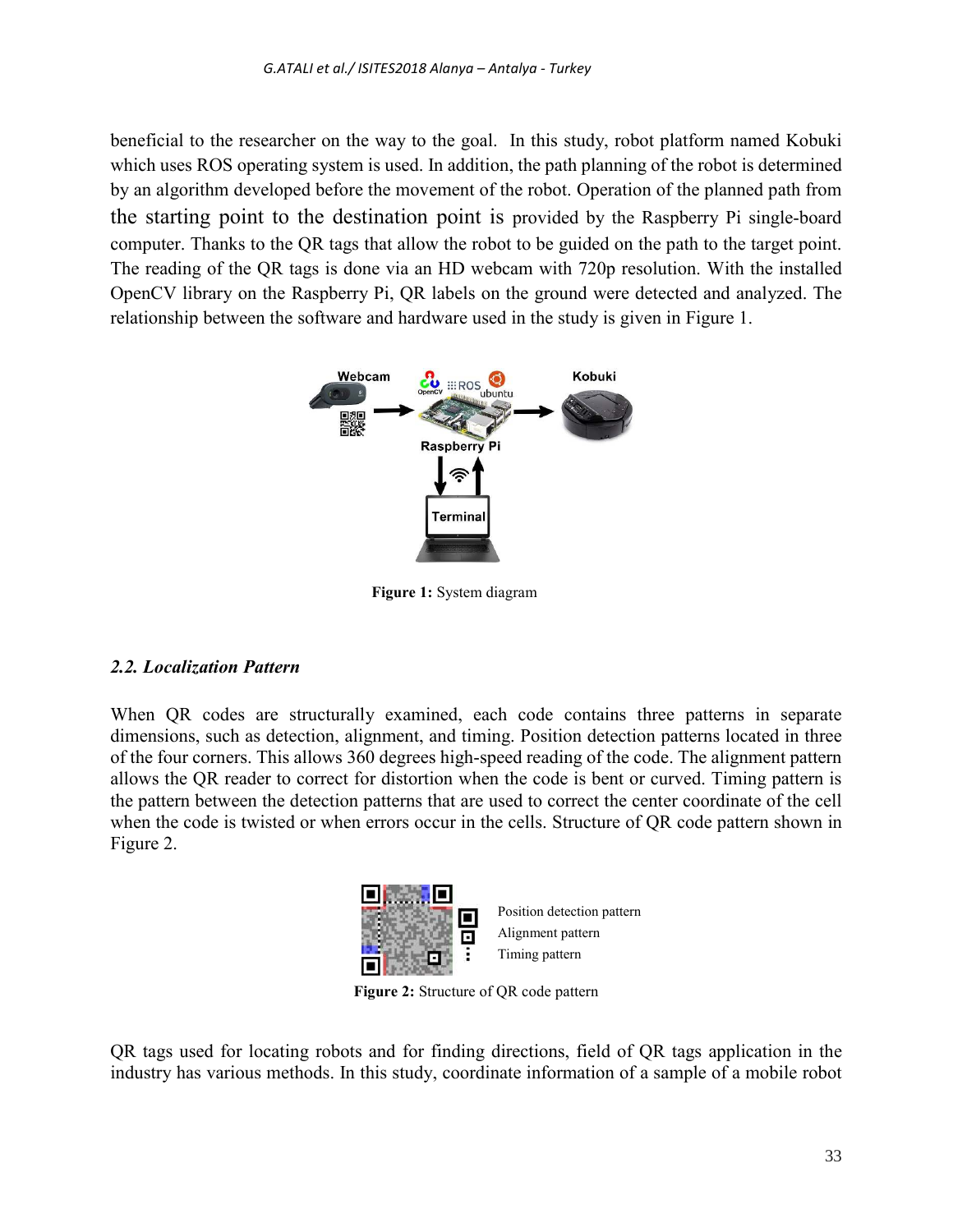to be found in the navigation is processed in QR tags and an area is created in the grid structure. The grid structure of the generated sample area is shown in Figure 3. This area contains coordinate information that the mobile robot will use in order to move from a specified starting point to the target point. It contains QR tags that are created with 1m intervals and are easily readable by the camera on the robot. Location information is read by the robot and compared with the path information that had been sent before the robot action. At the same time, this information on the motion path is also sent via a wireless communication protocol to the terminal computer where the algorithm works, and the correctness of the route is evaluated to provide double-sided verification.



**Figure 3:** Sample field of QR code pattern.

### *2.2. QR Code Detection and Slope Account*

Path planning from starting point to target point of mobile robot has been provided with an algorithm developed. Thanks to the QR tags the mobile robot follows the planned path on a surface located area at 1m intervals in the form of a square matrix. The coordinate information contained in these tags is generated by the algorithm running on the terminal computer before the movement of the robot and it is transferred to the robot by wireless communication. When the mobile robot is activated, the camera on it is activated too, and every tag containing the coordinate information read and send up to the terminal computer during the movement. The QR code detection has used the OpenCV image processing engine which enables the operation to be performed at a lower cost than other operations.

 Essentially the angular differences between the camera angle and the QR labels are very important for correct recognition of the coordinate information. For this reason, the label needs to be analyzed by focusing on a central point by the camera. For this purpose, if the detection pattern belonging to the tag is named as A, B, C, it is necessary to make the tangent slope calculation as shown in Figure 4 and Equation 1.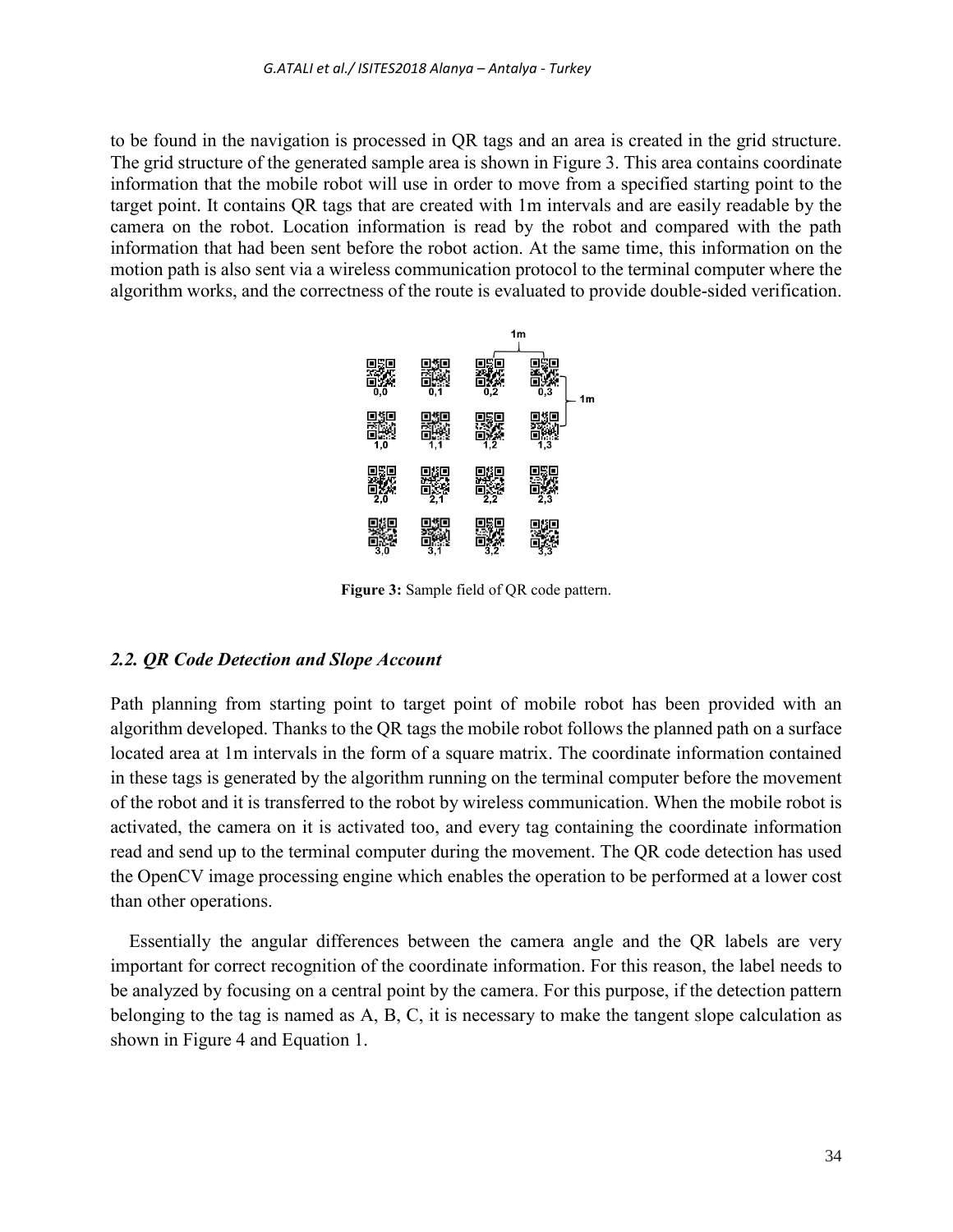

**Figure 4:** QR tag detection slope calculation [11]

$$
(1) \ k = \frac{y_A - y_B}{x_A - x_B}
$$

If  $k > -1$  and  $k < 1$ , the position is defined by the clockwise rotation of the QR code.

It is possible to evaluate the angle of rotation of the QR label to the camera plane when reference is made to the method and geometric transformation principles proposed by Wikipedia. If we consider that the left and right edges are  $d_1$  and  $d_2$ , respectively, as shown in Figure 5;

 $d =$  Actual QR label size,



Figure 5: Geometric model for slope calculation of distortion angle

(2) 
$$
\alpha = \arccos \frac{d_1^2 + d_2^2 - d^2}{2 \cdot d_1 \cdot d_2}
$$

Similarly  $\beta$  is calculated and according to the triangle formula;

$$
(3) \ \gamma = 180^0 - \alpha - \beta
$$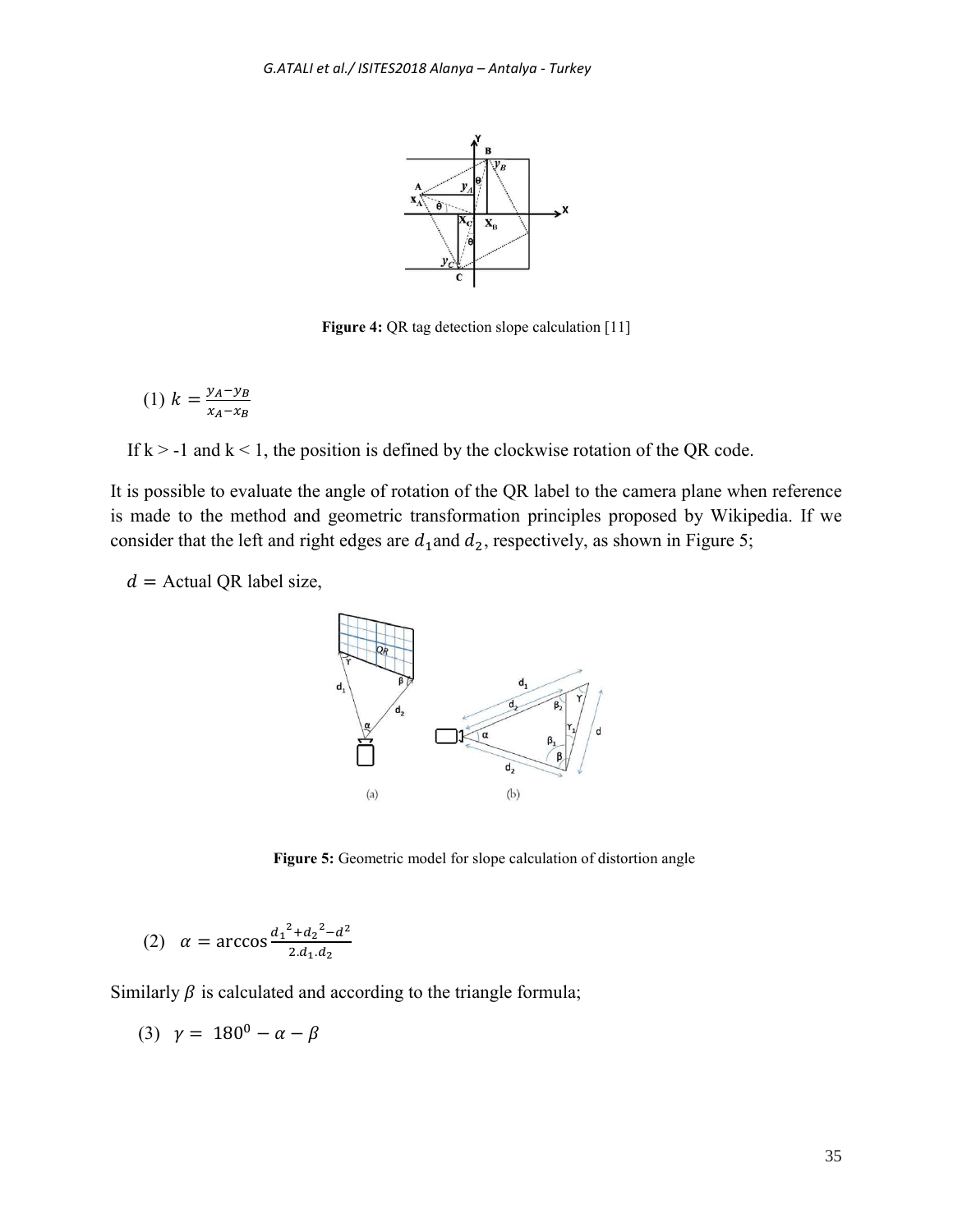$\alpha$ ,  $\beta$  and  $\gamma$  are known and as shown in Figure 4 which  $\beta_1 = \beta_2$ , Calculated as :

$$
\beta_1 = \frac{180^0 - \alpha}{2} \qquad \qquad \gamma_1 = \beta - \beta_1
$$

#### **3. Localization Algorithm**

Localization plays an important role in the navigation of mobile robots in the field. Localization, which is called positioning the robot to the next target point and contains instant position information, is the most important point in the road planning of mobile robots. In the study, the navigation area of the matrix structure consisting of QR tags, each of which contains coordinate information, constitutes the example localization pattern used. The global road planning covering the coordinates from the starting point of the robot to reaching the target point is done through this pattern. In the localization algorithm, the start and target positions of the robots are firstly taken by a terminal computer with the interface shown in Figure 6. This information is presented to a Cartesian algorithm and then computed for each robotic roaming path. This route information created by the robots can be previewed from this interface again.



**Figure 6:** The developed user interface for localization algorithm.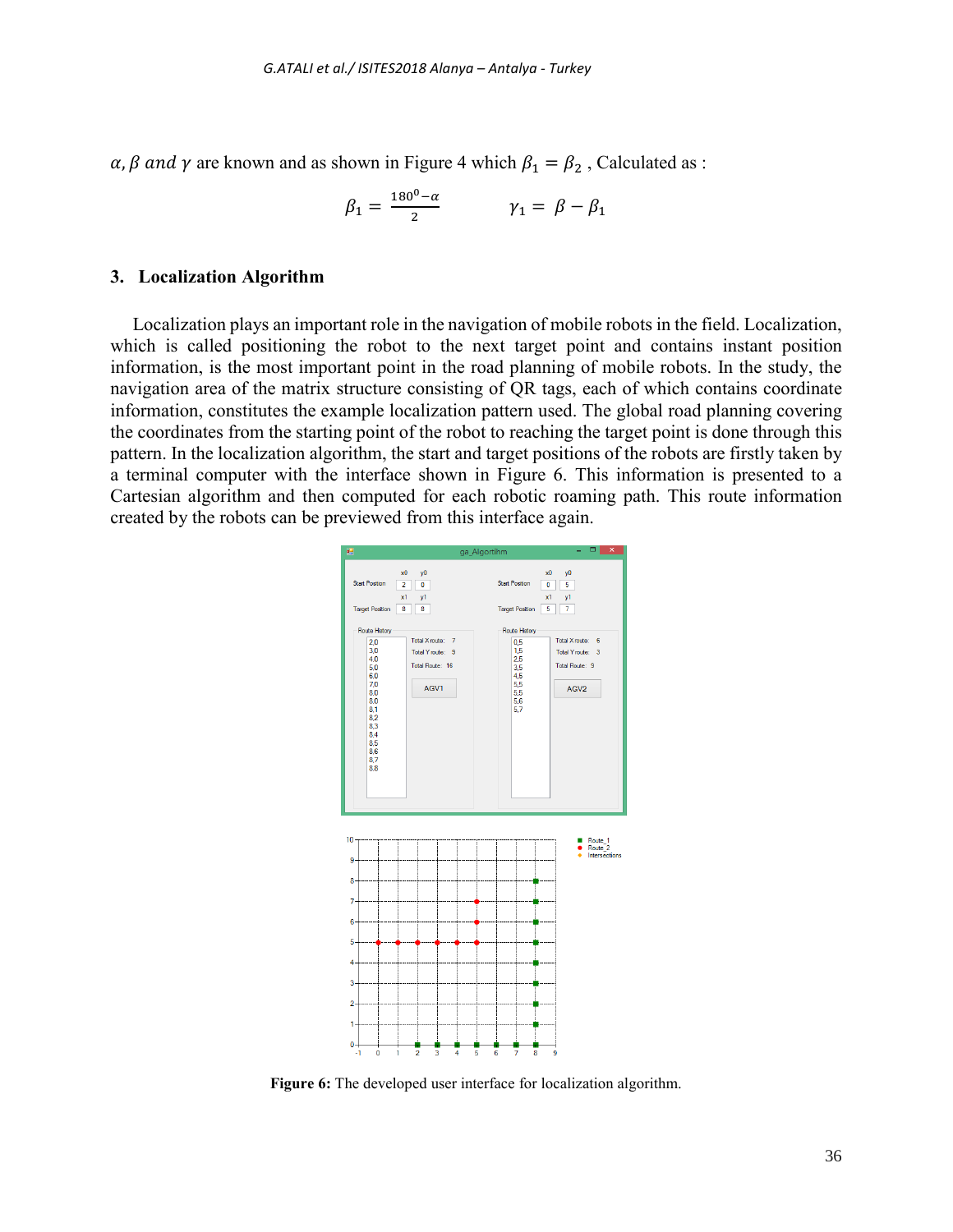The robot is given the first action immediately after the path information between the start point and the target point is transmitted wirelessly to the robots. By reading the QR tags on the previously created localization pattern, the robots send coordinate information to the terminal computer. At this point, both the robot and the terminal computer able to match the path. An exemplary path from the starting point  $(x_0, y_0) = (0,0)$  to the target point  $(x_1, y_1) = (3,3)$  is presented in figure 7.



**Figure 7**: An exemplary path planning of Two-point

### **Conclusions and Recommendations**

Thanks to the algorithm implemented in this study, the progression of the AGVs from the determined start point to the target position is achieved by QR codes. The QR codes used as the positioning method are read by a webcam placed on the robot and are reported to the master station and position verification is performed.

Future work is planned to prevent route overlaps for robots moving in the same environment.

#### **REFERENCES**

- [1] G. H. Lee and Seul Jung, "Line Tracking Control of a Two-Wheeled Mobile Robot Using Visual Feedback", Int J Adv Robotic Sy, 2013, Vol. 10, 177:2013, DOI: 10.5772/53729
- [2] Tzuu-Hseng S. Li, Shih-Jie Chang, and Wei Tong, "Fuzzy Target Tracking Control of Autonomous Mobile Robots by Using Infrared Sensors", IEEE Transactions on Fuzzy Systems, Vol. 12, No. 4, August 2004, DOI: 10.1109/TFUZZ.2004.832526
- [3] Pavel Skrab´anek, Pavel Vodiˇcka, Sule Yildirim-Yayilgan, "Control System of a Semi-Autonomous Mobile Robot", IFAC-PapersOnLine 49-25 (2016) 460–469, DOI: 10.1016/j.ifacol.2016.12.065